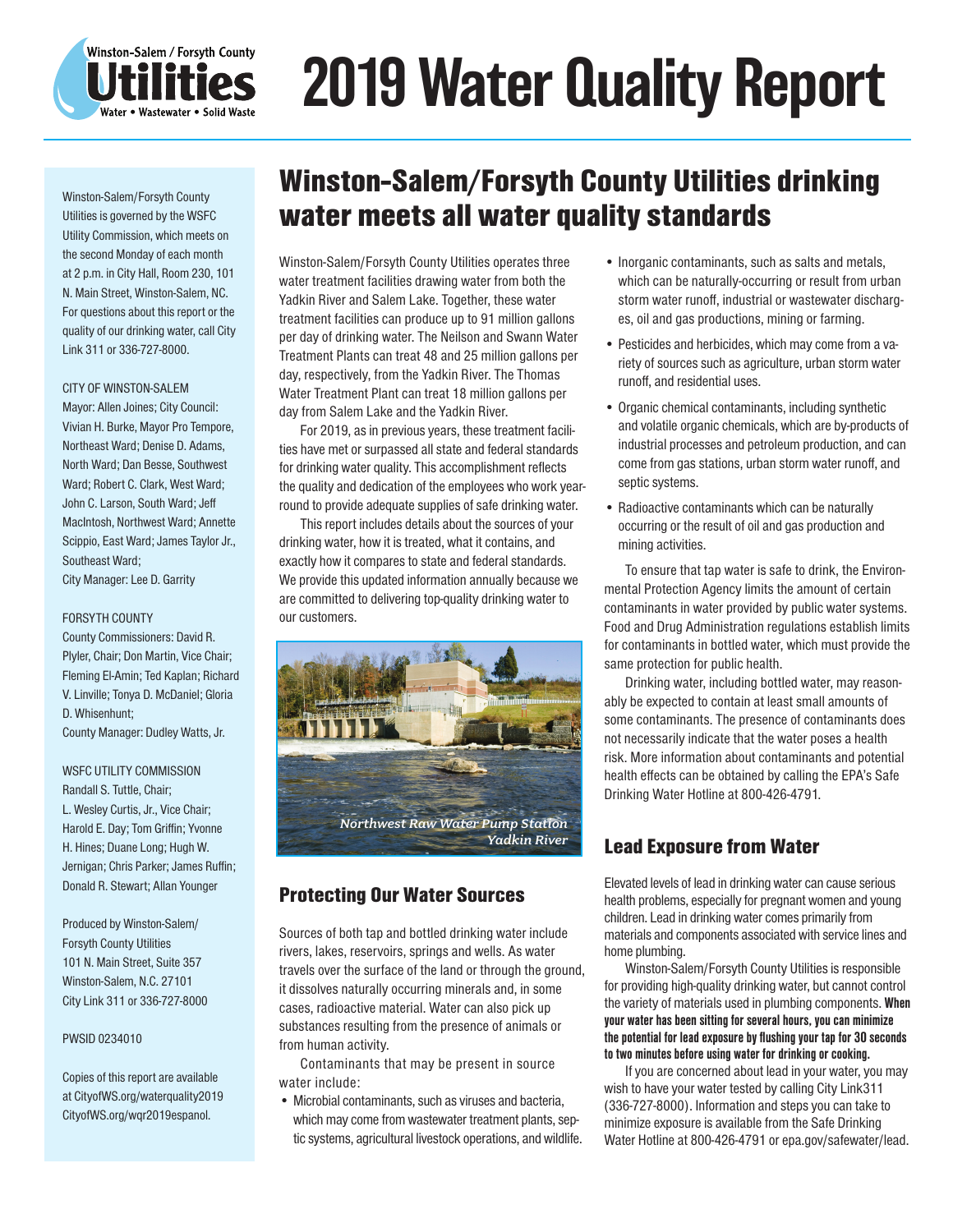

## Treated Water Quality

The following substances were detected in Winston-Salem/Forsyth County public water supply during the 2019 calendar year.

| <b>Regulated at the Treatment Plant</b> |                                                                       |                                                  |                                      |                                         |                                                                     |  |
|-----------------------------------------|-----------------------------------------------------------------------|--------------------------------------------------|--------------------------------------|-----------------------------------------|---------------------------------------------------------------------|--|
| <b>Substance</b>                        | <b>Highest Level Allowed</b><br>(EPA's MCL <sup>1</sup> )             | <b>Ideal Goals</b><br>(EPA's MCLG <sup>2</sup> ) | <b>Range of</b><br><b>Detections</b> | <b>Average Level</b><br><b>Detected</b> | <b>Source</b>                                                       |  |
| Barium, ppb <sup>4</sup>                | 2000                                                                  | 2000                                             | $13.0 - 19.0$                        | 16.0                                    | Natural geology; drilling operations; metal refinery wastes         |  |
| Thallium, ppb                           | 2.0                                                                   | 0.5                                              | ND - 1.0                             | < 1.0                                   | Leaching from ore-processing sites; discharge from electronics,     |  |
|                                         |                                                                       |                                                  |                                      |                                         | glass and drug factories                                            |  |
| Fluoride, ppm <sup>5</sup>              | 4.0 <sup>6</sup>                                                      | 4.0                                              | $0.31 - 0.97$                        | 0.77                                    | Erosion of natural deposits; water additive to promote strong teeth |  |
| Orthophosphate, ppm                     | $0.5 - 5.0$                                                           | 1.0                                              | $0.67 - 0.98$                        | 0.85                                    | Water treatment additive to prevent pipe corrosion                  |  |
| Total Organic Carbon, ppm               | Treatment Technique <sup>7</sup>                                      | n/a                                              | $0.60 - 1.57$                        | 0.94                                    | Naturally present in the environment                                |  |
| Turbidity, NTU <sup>8</sup>             | Treatment Technique <sup>9</sup>                                      | n/a                                              | $0.01 - 0.21$                        | 0.05                                    | Soil erosion                                                        |  |
|                                         | <b>Regulated in the Distribution System</b>                           |                                                  |                                      |                                         |                                                                     |  |
| Total Trihalomethanes, ppb              | 80 LRAA <sup>10</sup>                                                 | 0.0                                              | $12.2 - 72.0$                        | 41.4                                    | Byproducts of drinking water disinfection                           |  |
| Total Haloacetic Acids (5), ppb         | 60 LRAA <sup>10</sup>                                                 | 0.0                                              | $13.9 - 44.7$                        | 28.7                                    | Byproducts of drinking water disinfection                           |  |
| Chlorine, ppm                           | 4.0                                                                   | 4.0                                              | $0.03 - 1.72$                        | 0.94                                    | Water treatment additive for disinfection                           |  |
| Orthophospate, ppm                      | $0.25 - 1.50$                                                         | 1.0                                              | $0.76 - 0.95$                        | 0.84                                    | Water treatment additive to prevent pipe corrosion                  |  |
| <b>Total Coliforms</b>                  | Less than 5% positive                                                 | 0.0                                              | 0.0                                  | 0.0                                     | Naturally present in the environment                                |  |
|                                         | <b>Unregulated Substances at the Treatment Plant - Point of Entry</b> |                                                  |                                      |                                         |                                                                     |  |
| Geosmin, ppt <sup>3</sup>               |                                                                       | Not Regulated                                    | $2.5 - 9.9$                          | 4.7                                     | Byproduct of algae growth                                           |  |
| 2-methylisoborneol, ppt                 |                                                                       | <b>Not Regulated</b>                             | $ND - 10.6$                          | 3.9                                     | Byproduct of algae growth                                           |  |
|                                         | <b>Unregulated Substances at the Treatment Plant - Source Water</b>   |                                                  |                                      |                                         |                                                                     |  |
| Geosmin, ppt                            |                                                                       | <b>Not Regulated</b>                             | $2.1 - 9.1$                          | 4.6                                     | Byproduct of algae growth                                           |  |
| 2-methylisoborneol, ppt                 |                                                                       | <b>Not Regulated</b>                             | ND-71.9                              | 16.4                                    | Byproduct of algae growth                                           |  |
| <b>Regulated at the Consumer's Tap</b>  |                                                                       |                                                  |                                      |                                         |                                                                     |  |
| Lead, ppb                               | 15.0 (action level")                                                  | 0.0                                              | ND - 16.0                            | < 1.0                                   | Corrosion of household plumbing; erosion of natural deposits        |  |
| Copper, ppb                             | 1300.0 (action level")                                                | 1300.0                                           | ND-129.0                             | 29.0                                    | Corrosion of household plumbing; erosion of natural deposits        |  |

#### DEFINITIONS:

<sup>1</sup> Maximum Contaminant Level (MCL) - The highest level of a contaminant that is allowed in drinking water.

2 Maximum Contaminant Level Goal (MCLG) - The level of a contaminant in drinking water below which there is no known or expected risk to health.

<sup>3</sup> ppt - One part per trillion. - (For example, one penny in \$10,000,000,000.)

4 ppb - One part per billion. - (For example, one penny in \$10,000,000.)

5 ppm - One part per million. - (For example, one penny in \$10,000.)

 $6$  The EPA's maximum contaminant level for fluoride is 4.0 mg/L, however the State of North Carolina has established a maximum contaminant level of 2.0 mg/L.

<sup>7</sup> Treatment technique - Treatment technique for total organic carbon was complied with throughout 2019.

8 NTU - nephelometric turbidity unit, a measure of the cloudiness of water.

 $9$  Treatment technique - 95% of the measurements taken in one month must be below 0.3 NTU. Turbidity treatment technique was complied with throughout 2019.

<sup>10</sup> Locational running annual average - average of last four quarters of samples collected at each location at 12 monitoring sites.

<sup>11</sup> Action Level - The concentration of a contaminant that triggers treatment or other requirement that a water system must follow. Action levels are reported as the 90th percentile, which is the concentration that 90 percent of the locations sampled falls below. In 2019, our 90th percentile values were lead <3.0 and copper 0.56 ppb.

ND = Not detected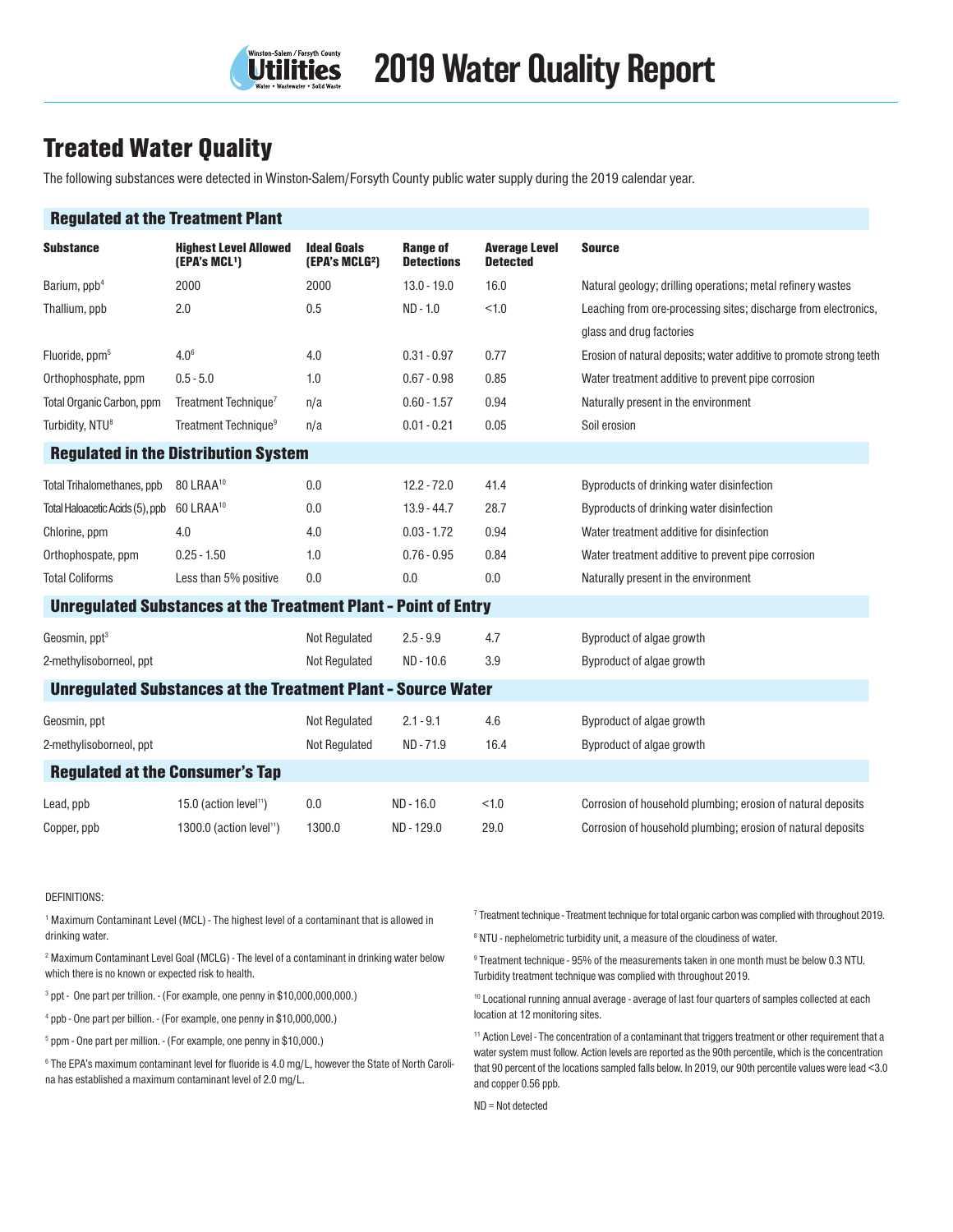## Physical & Mineral Characteristics - Calendar Year 2019

| CONSTITUENT                | ANNUAL RANGE DETECTED | ANNUAL AVERAGE |
|----------------------------|-----------------------|----------------|
| Alkalinity, ppm            | $12.5 - 28.5$         | 21.2           |
| Aluminum, ppm              | $0.007 - 0.025$       | 0.011          |
| Calcium, ppm               | $3.02 - 5.52$         | 3.90           |
| Carbon Dioxide, ppm        | $1.50 - 8.00$         | 3.50           |
| Chlorine, ppm              | $1.06 - 1.99$         | 1.44           |
| Conductivity, micromhos/cm | 77.2 - 112.4          | 94.4           |
| Copper, ppm                | $ND - 0.008$          | 0.002          |
| Hardness, ppm              | $10.0 - 26.0$         | 17.9           |
| Magnesium, ppm             | $1.15 - 1.74$         | 1.44           |
| Manganese, ppm             | $ND - 0.003$          | < 0.001        |
| pH, Standard Units         | $6.80 - 8.90$         | 7.52           |
| Phosphate, ppm             | $0.74 - 1.32$         | 0.89           |
| Potassium, ppm             | $1.21 - 3.03$         | 1.77           |
| Silica, ppm                | $3.80 - 19.49$        | 9.74           |
| Sodium, ppm                | $7.20 - 12.30$        | 9.60           |
| Temperature, Deg. C        | $4.0 - 36.4$          | 20.4           |
| Zinc, ppm                  | $0.174 - 0.291$       | 0.218          |

ND = Not detected

Cryptosporidium sp. - This is a microscopic organism that, when ingested, can cause diarrhea, fever and other gastrointestinal symptoms. The organism occurs naturally in surface waters (lakes & streams) and comes from animal waste. Cryptosporidium sp. is eliminated by an effective treatment combination of coagulation, sedimentation, filtration and disinfection.

We have completed two rounds of 24-month sampling at all of our water sources and have not detected any cryptosporidium. In addition, Cryptosporidium sp. has never been detected in our treated drinking water.

Special Concerns - Some people may be more vulnerable to contaminants in drinking water than the general population. People whose immune systems have been compromised – such as people undergoing chemotherapy, persons who have undergone organ transplants, people with HIV/AIDS or other immune system disorders, some elderly and infants – can be particularly at risk for infections.

These people should seek advice about drinking water from their health care providers. Environmental Protection Agency and Centers for Disease Control guidelines on appropriate means to lessen risk of infection by Cryptosporidium sp. and other microbiological contaminants are available from the Safe Drinking Water Hotline at 800-426-4791.

En Español - Si desea recibir una copia de este reporte en Español o si tiene preguntas con respecto a la calidad del agua que consume, por favor comuniquese con el departamento the servicios públicos durante las horas de trabajo, el teléfono es 336-727-8000 o visite CityofWS.org/wqr19espanol.

## North Carolina Source Water Assessment

The North Carolina Department of Environmental Quality (DEQ), Public Water Supply (PWS) Section, Source Water Assessment Program (SWAP) conducted assessments for all drinking water sources across North Carolina. The purpose of the assessments was to determine the susceptibility of each drinking water source (well or surface water intake) to Potential Contaminant Sources (PCSs). The results of the assessment are available in SWAP Assessment Reports that include maps, background information and a relative susceptibility rating of Higher, Moderate or Lower.

The relative susceptibility rating of each source for the City of Winston-Salem (PWSID 0234010) was determined by combining the contaminant rating (number and location of PCSs within the assessment area) and the inherent vulnerability rating (i.e., characteristics or existing conditions of the well or watershed and its delineated assessment area). The assessment findings are summarized in the table below:

| <b>Source Water Assessment Program Results Summary</b> |                                                          |                       |                                        |  |
|--------------------------------------------------------|----------------------------------------------------------|-----------------------|----------------------------------------|--|
| <b>Source Name</b>                                     | <b>Inherent</b><br><b>Vulnerability</b><br><b>Rating</b> | Contaminant<br>Rating | <b>Susceptibility</b><br><b>Rating</b> |  |
| SAI FM LAKE                                            | Moderate                                                 | Higher                | Higher                                 |  |
| YADKIN RIVER<br>(IDOLS DAM)                            | Higher                                                   | Moderate              | Higher                                 |  |
| YADKIN RIVFR<br>(PW SWANN WTP*)                        | Higher                                                   | Lower                 | Moderate                               |  |

Table 2 of SWAP Report for Winston-Salem, September 5, 2017 \* Water Treatment Plant (WTP)

The complete SWAP Assessment report for the City of Winston-Salem may be viewed on the Web at: ncwater.org/?page=600. Please indicate your system name (Winston-Salem, City of) and number (0234010).

Note that because SWAP results and reports are periodically updated by the PWS Section, the results available on this web site may differ from the results that were available at the time this report was prepared.

If you are unable to access your SWAP report on the web, you may mail a written request for a printed copy to: Source Water Assessment Program – Report Request, 1634 Mail Service Center, Raleigh, NC 27699-1634, or email requests to swap@ncdenr.gov. Please indicate your system name (Winston-Salem, City of), number (0234010), and provide your name, mailing address and phone number.

If you have any questions about the SWAP report please contact the Source Water Assessment staff by phone at 919-707-9098.

It is important to understand that a susceptibility rating of "higher" does not imply poor water quality, only the system's potential to become contaminated by PCSs in the assessment area.